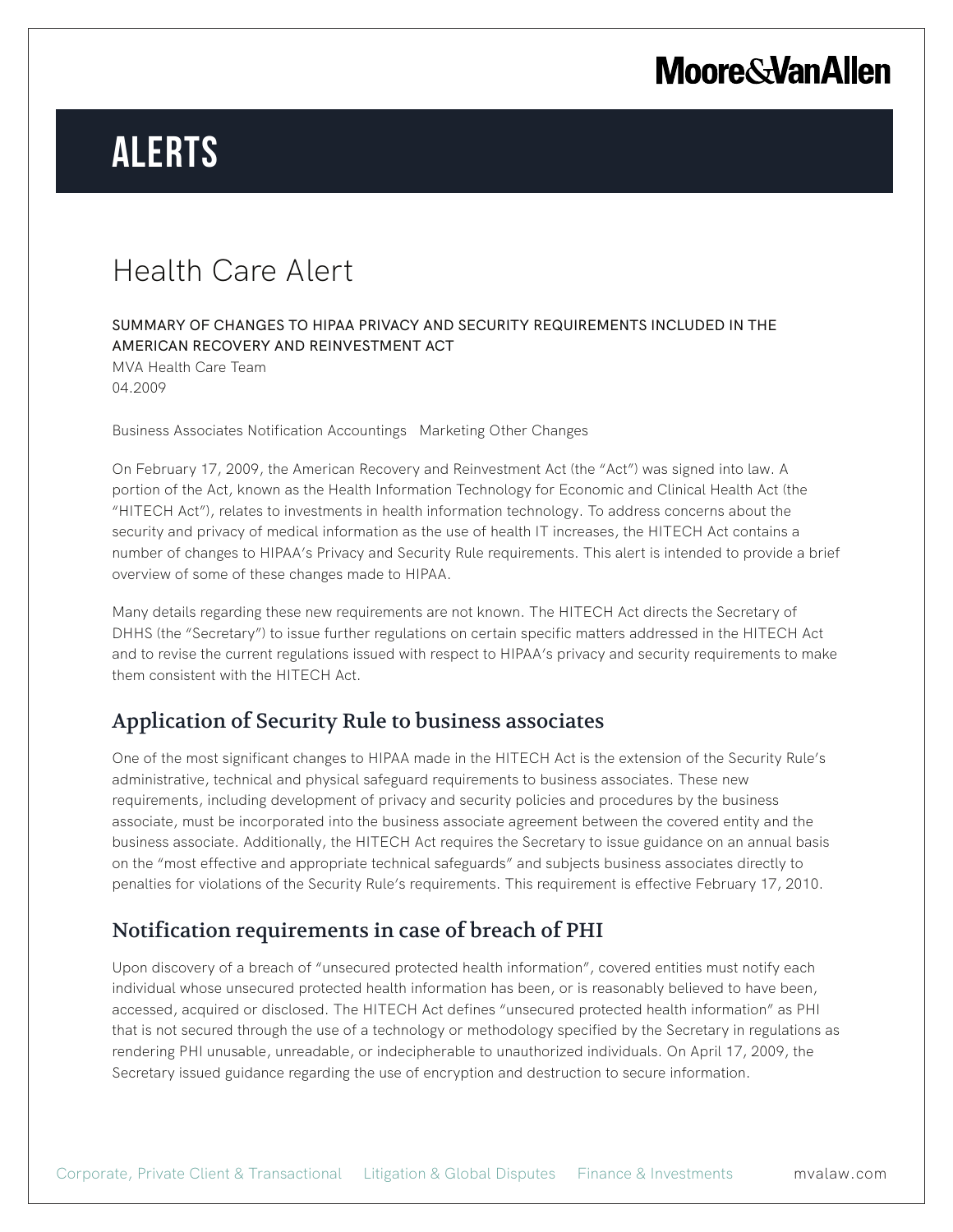## **Moore&VanAllen**

#### Health Care Alert

If more than 500 individuals are involved in the breach, the covered entity must notify the Secretary and prominent media outlets in the state or jurisdiction in which the affected individuals live. The HITECH Act provides information on the timeframes for, and content of, the notice. Covered entities will also be required to maintain a log of all breaches and submit it to the Secretary on an annual basis.

The HITECH Act requires the Secretary and the Federal Trade Commission to issue interim final regulations within 180 days after the enactment of the Act (August 16, 2009) with respect to the notification requirements, and then they will become effective for breaches discovered on or after 30 days from the date of the publication of the interim final regulations. Therefore, the requirements will go into effect no later than September 15, 2009.

### Accounting of disclosures

Currently, the Privacy Rule grants individuals the right to receive an accounting of disclosures made during the previous six years, certain kinds of disclosures do not have to be included in the accounting, including disclosures made for treatment, payment or health care operations. The HITECH Act will require covered entities that use electronic health records (EHRs) to include information regarding disclosures for treatment, payment and health care operations during the three years prior to the request in the accounting of disclosures. For covered entities that do not currently use EHRs, this new requirement will apply on the later of January 1, 2011 or the date the entity begins to use EHRs. Regulations will be issued regarding the information to be collected on these disclosures.

### Marketing and fundraising uses

Under the HITECH Act, marketing communications will be restricted if the covered entity will receive direct or indirect payment in exchange for making the communication. The Act creates exceptions to the restriction in three instances: (1) the communication describes a drug or biologic currently being prescribed for the recipient of the communication and the payment to the covered entity is "reasonable in amount" (to be defined in a regulation); (2) the communication is made by the covered entity and the individual has given his/ her authorization to the communication; and (3) the communication is made by a business associate of the covered entity and is consistent with a written agreement between the business associate and the covered entity. In addition, all fundraising communications must contain an opportunity for the recipient to opt out of further future communications. These changes will be effective February 17, 2010.

## Other Changes

A few other changes to the Privacy and Security Requirements include:

- Requested restrictions. Covered entities must comply with requests from individuals to restrict disclosures of PHI to health plans for the purposes of carrying out payment or health care operations if the PHI pertains solely to a health care item or service for which the provider has been paid out of pocket in full.
- **Minimum necessary.** HIPAA's Privacy Rule requires covered entities to disclose the minimum necessary PHI to accomplish the intended purpose of the disclosure, use or request. The Act directs the Secretary to issue